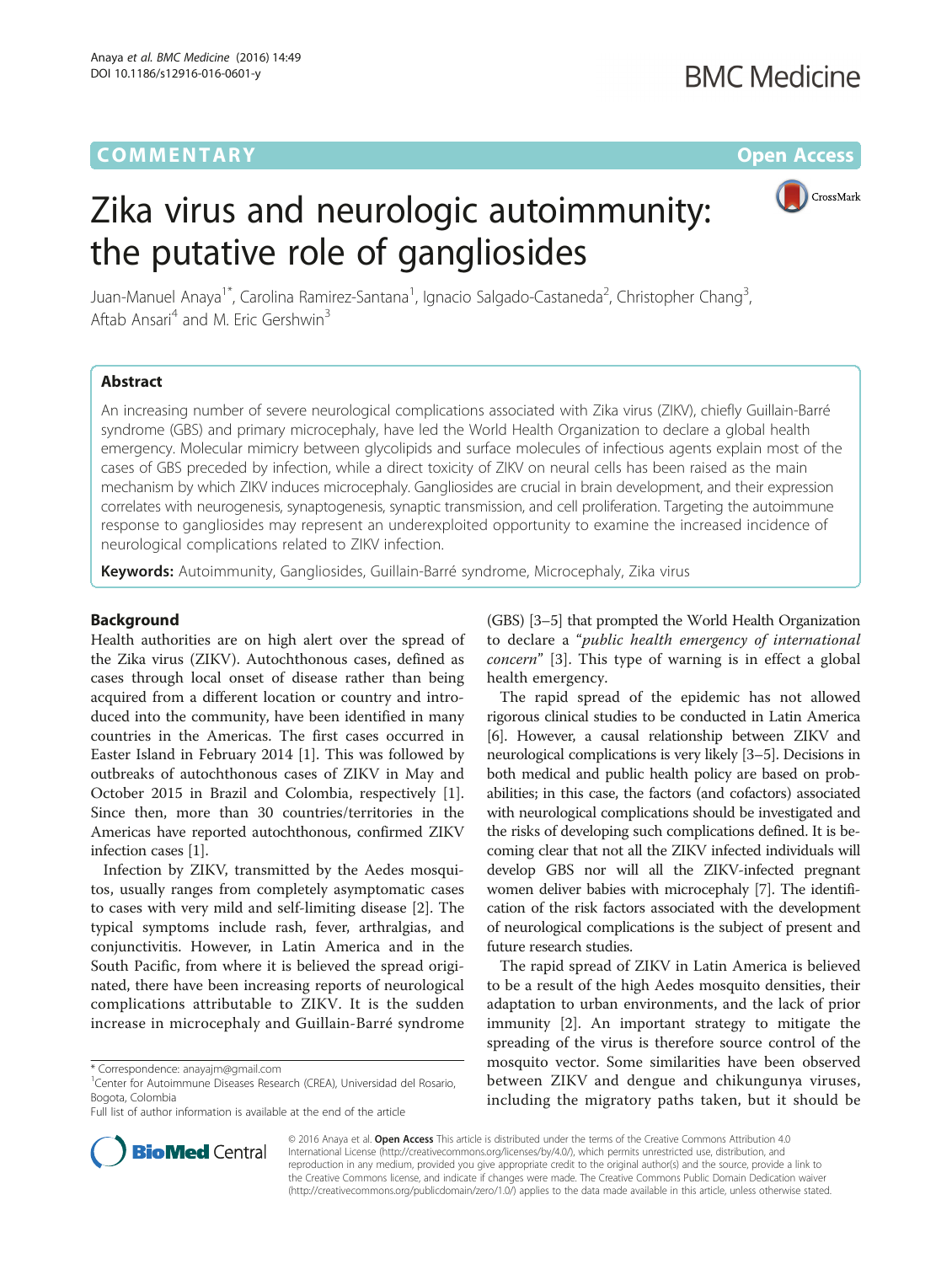emphasized that there are significant differences between the clinical presentations of ZIKV infection and these other viral illnesses [\[8\]](#page-2-0). The limited research resources in Latin America, coupled with the increasingly apparent serious neurological complications of ZIKV infections, make a global response to controlling the epidemic even more urgent.

#### Neurologic autoimmunity and ZIKV

Microcephaly literally means small head; it is a clinical finding characterized by a significant reduction in the occipital-frontal head circumference compared with ageand sex-, but sometimes not ethnically-matched controls [[9\]](#page-2-0). It is classified as primary when it is detectable prior to 36 weeks of gestation and secondary in cases that develop post-partum [[9\]](#page-2-0). Viral infection with agents such as cytomegalovirus in early pregnancy is one of the most common causes of primary microcephaly, and is thought to be due to a failure or reduction in the neurogenesis of neurons [\[9](#page-2-0)]. On the other hand, cases of microcephaly associated with either dengue or chikungunya viruses have not been proven.

GBS encompasses a number of related acute autoimmune neuropathies, although the term is also used more specifically to define patients with a peripheral polyneuropathy that usually affects all four limbs and may or may not involve cranial nerve pathology [\[10](#page-2-0)]. Autoimmune diseases, such as GBS, result most likely from an epigenetic modification or environmental trigger in a genetically susceptible host [[11](#page-2-0)]. Both humoral and cellular immune responses against epitopes of antigens expressed by Schwann cells, myelin, or axons have been postulated to be responsible for acute autoimmune neuropathies [[12](#page-2-0)]; both infectious and non-infectious triggers have been reported [\[13](#page-2-0)]. Two-thirds of GBS cases are preceded by symptoms of upper respiratory tract infection or gastrointestinal infections [\[13](#page-2-0)].

That there is a role for infection in the pathogenesis of autoimmunity has been clearly demonstrated [\[11](#page-2-0), [14](#page-2-0)], but the precise mechanism by which disease develops in some individuals but not in others is still not completely clear. Infectious agents can trigger autoimmune diseases through different mechanisms, including molecular mimicry, epitope spreading, bystander activation, the production of super-antigens, and aberrant activation of the immune response [[11](#page-2-0), [15](#page-2-0)]. Reconciling the criteria for autoimmune disease definition with Koch's postulates could provide a better understanding of the relationship between these conditions and infections [[15](#page-2-0)]. However, these postulates are based on a simplistic view of autoimmune diseases because they do not take into account the multifactorial nature of autoimmunity.

Gangliosides are sialic acid-containing glycolipids found predominantly in the nervous system [\[16\]](#page-2-0). Antibodies that

recognize gangliosides play a critical role in the pathogenesis of GBS [[12](#page-2-0), [17\]](#page-2-0). A potential mechanism is through molecular mimicry between naturally occurring glycolipids on cells and tissues of the host and surface molecules on the infectious agents. The clinical subtypes of GBS are related to the antigenic specificities of these antibodies, and the distribution of gangliosides in peripheral nervous tissues may help explain the heterogeneous clinical presentation of GBS [[12, 17](#page-2-0)]. Autoantibody specificities may also be explained by the 'binding site drift' hypothesis, which proposes that B cells producing normally occurring anti-ganglioside antibodies ('normal reactivity') undergo spontaneous mutations of V genes, thereby randomly re-shaping their binding sites [[18\]](#page-2-0). This phenomenon may lead to an increase in binding affinity and specificity for gangliosides, leading to the production of an inflammatory response [[18\]](#page-2-0).

Gangliosides, particularly GM1, GD1a, GD1b, and GT1, are especially abundant in the brain. The concentration of these compounds is about five-fold higher in grey matter than in white matter, and their expression correlates with neurogenesis, synaptogenesis, synaptic transmission, and cell proliferation [[16](#page-2-0)]. It is important to note that gangliosides have been shown to be critical for brain development [\[19](#page-2-0), [20](#page-2-0)].

Are gangliosides the link between ZIKV, GBS, and microcephaly? If so, why does the virus affect fetal brain development in only a small percentage of infected, pregnant women? Besides the direct neurotrophic effect of ZIKV [[21, 22\]](#page-2-0), the indirect effects it can induce through an autoimmune response similar to those observed in GBS (directed at glycosylation sites within the viral envelope protein) [\[23](#page-2-0)] or those proposed by the Gestational Neuro-Immunopathology hypothesis should be considered [[24](#page-2-0)]. Thus, it is possible that during virus replication, the virus incorporates host glycolipids and/ or glycoproteins expressed on the host cell membrane in a form that becomes antigenic in hosts, with selected major histocompatibility complex alleles and other genetic variants initiating an immune response that cross-reacts with similar structures expressed by neurons, for example.

### Conclusions

Studies designed to identify the targets of the autoimmune response to molecules such as gangliosides may represent an underexploited opportunity to examine the increased incidence of neurological complications related to ZIKV infection. An understanding of the role of genetics, epigenetics, and the environment in the pathogenesis of autoimmunity would help identify susceptible individuals, tailor effective personalized treatment strategies, and minimize the adverse effects of these diseases.